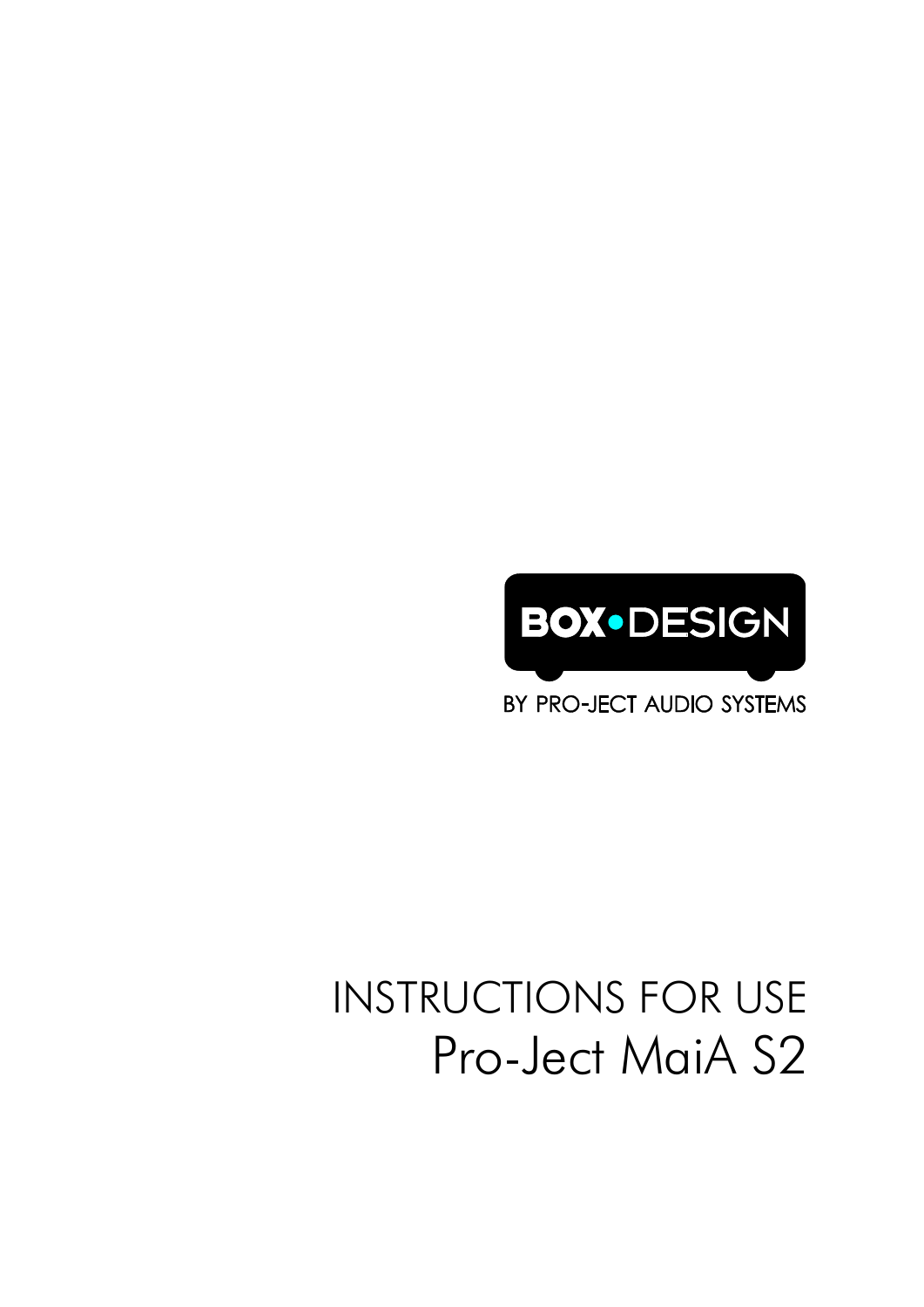Dear music lover,

thank you for purchasing a Pro-Ject Audio Systems´ amplifier.

In order to achieve maximum performance and reliability you should study these instructions for use carefully.

*Warning of a hazard for the user, the unit or possible misuse.*



*Important notice.*

#### Safety instructions

*AC outlet voltages vary from country to country. Before connecting to the mains, make sure that the voltage in your area meets the voltage requirements printed on the power supply.*



*The power supply is used to connect/disconnect the unit from the mains. Make sure that the power supply is easily accessible at all times. Never handle the device, the power supply while your hands are wet or damp. Avoid letting liquids enter the device or the power supply. Never place any item containing liquid, such as a flower vase on or near the device. Never spill any liquid on the device or the power* supply. Never place any naked flame sources, such as lighted candles on or near the device. The product *shall not be used in damp or wet locations, next to a bathtub, sink, swimming pool or any other similar conditions.*

# **Connectors**

#### MaiA S2



*1. Make all connections except the connection to the headphone and USB whilst the unit is disconnected from the mains.*

*2.Never connect or disconnect power supply to or from the unit whilst the power supply is connected to the mains! Never use any other power supply than the one supplied with the unit with the exception of dedicated Power Boxes which can replace original power supplies.* 

*3. Take care to connect the left and right channels of In1, In2, In3 correctly. The right channel is usually marked red, the left channel black or white.*

*4. Maia only: Speaker connections for the left speaker are located on the right hand side of rear view above, connections to right speaker are located near the power socket. Speaker connectors marked red represent + according indicators on speaker terminal.* 

#### Line output

A power amplifier or active loudspeakers can be connected to the output sockets marked Output.

## Connection to the speakers

The output terminals accept loudspeaker cables terminated with  $4$ mm  $\varnothing$  Banana plugs, spades connectors or naked wire.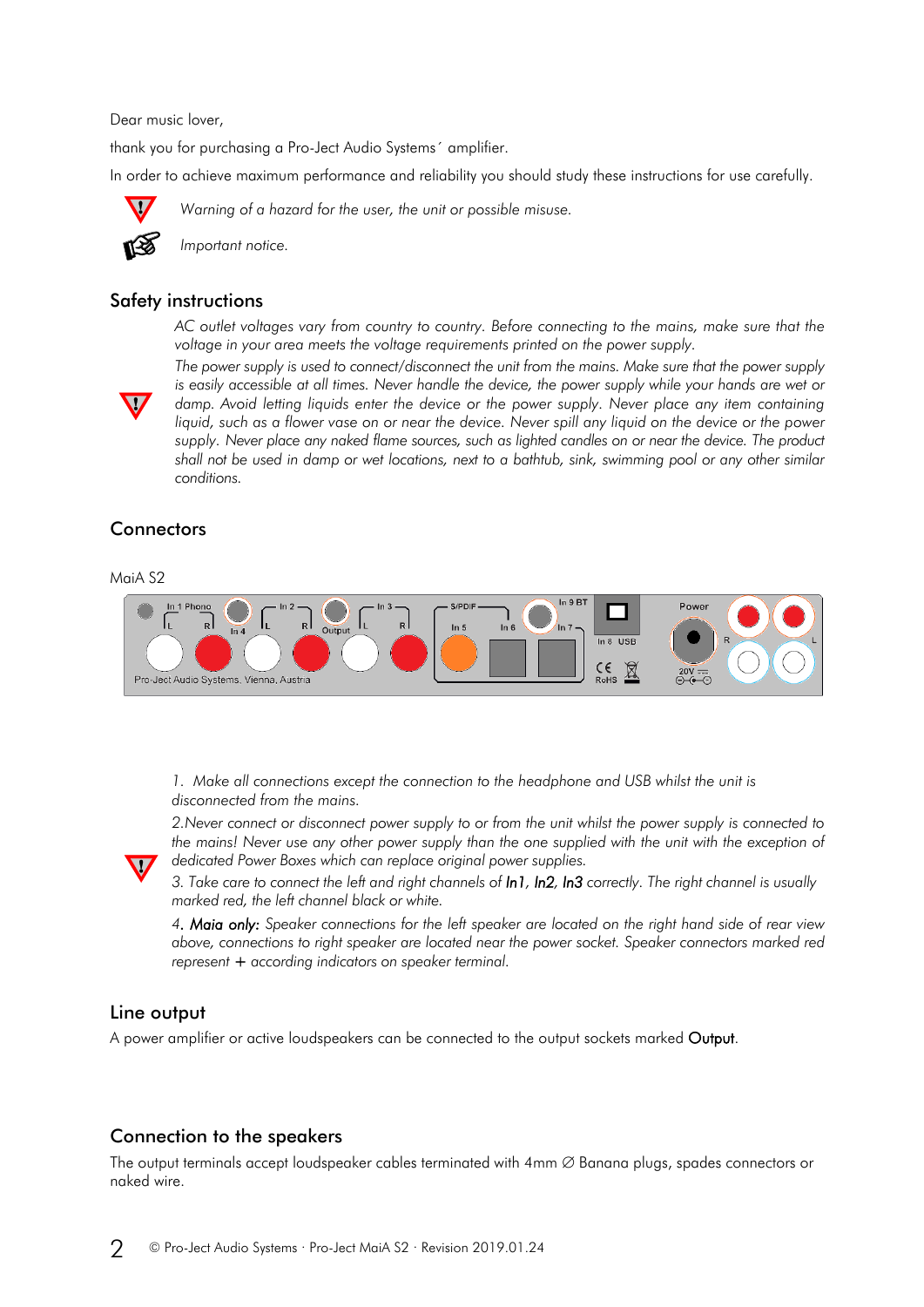# Phono input

Connect the tonearm signal lead to the In 1 Phono of the amplifier. The earthing wire may be connected to the screw terminal if you encounter hum problems when using the turntable.

### Line inputs

Line level sources such as CD player, radio or TV can be connected to the input sockets marked In 2, In3 or  $ln 4$ .

# Digital inputs

Sources with a digital output such as TV satellite/cable receiver or a game console can be connected to the digital inputs. Coaxial to In 5 and optical to In 6 and In 7.

# Connecting to a Computer

Connect the USB-input In 8 USB of the MaiA (unit must be switched on) to a free USB-socket on your computer and turn it on/make sure it is powered on. Select input 8 USB.

For Windows® 10 it is advised to install the driver supplied on CD. Mac OS<sup>®</sup> operating systems do not need an additional driver or setup.

Linux operating systems include an USB Audio Class 2 driver from Linux Kernel 2.6.35 and higher.



*Please note: Connection should be made to an USB-socket of your computer directly. Connecting to USB-hubs or switches can cause problems.*

## 24Bit/192kHz playback with Windows® operating systems

\* For older Windows® operating systems a 24Bit/192kHzUSB driver (supplied on CD) has to be installed. Insert the included CD into the drive of you PC and follow the instructions.

#### After installing the driver, some settings have to be checked/done.

For example - Windows 7® operating system:

 $\rightarrow$  Control Panel  $\rightarrow$  Hardware and Sound  $\rightarrow$  Sound  $\rightarrow$  Playback:

select Speaker/MaiA USB 2.0 Audio Out

- $\rightarrow$  Properties  $\rightarrow$  Supported formats: make sure nothing is assigned
- $\rightarrow$  Level  $\rightarrow$  Sound: setting must be 100
- $\rightarrow$  Enhancements: disable all enhancements  $\rightarrow$  Advanced  $\rightarrow$  Default Format: set to studio quality 24/192

#### Mains power connection

Connect the low voltage plug from the power supply to the **Power** socket before connecting the power supply to the mains.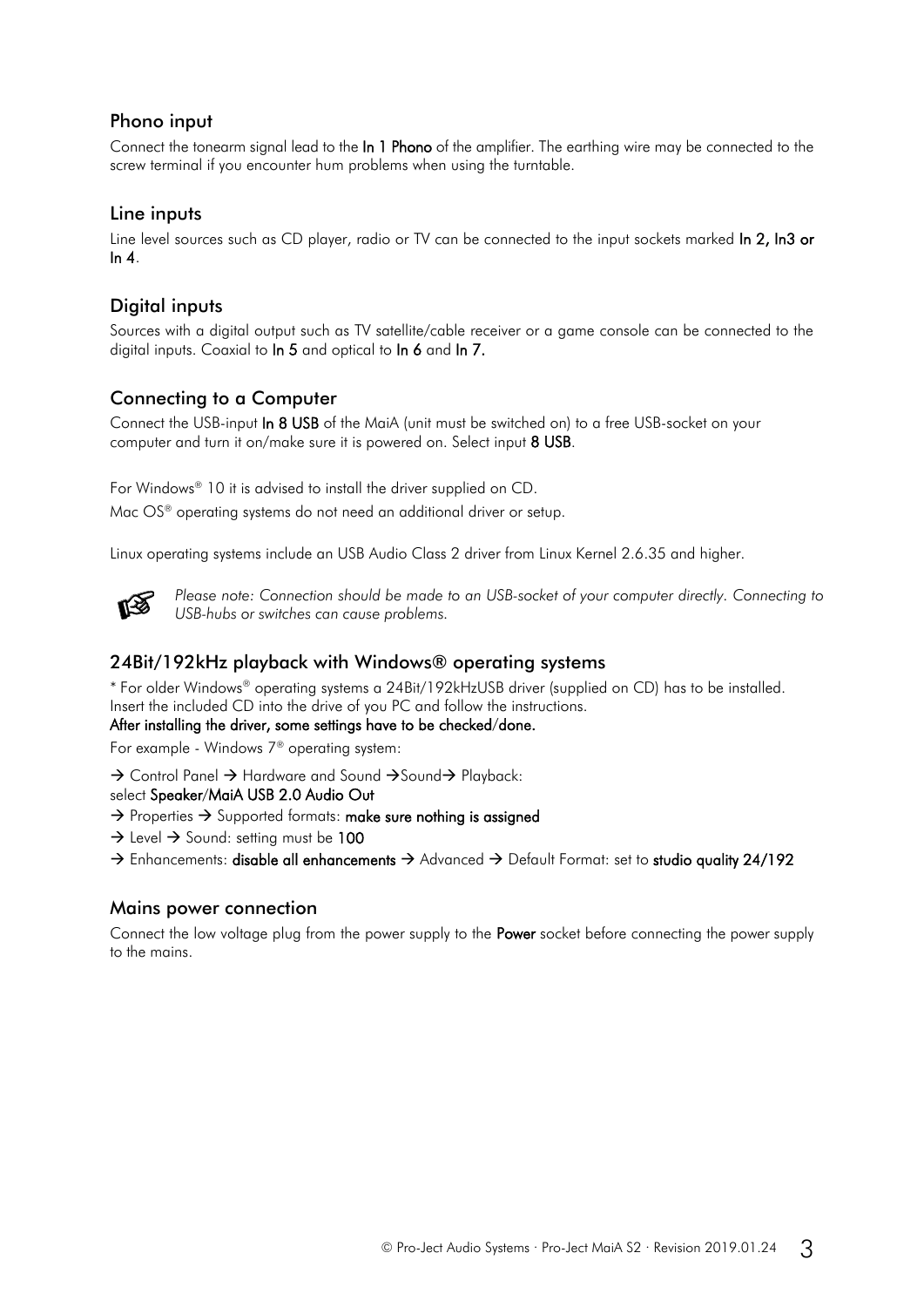## Front panel controls



## To switch on from standby or to standby

The push button on the left side of the front panel turns the unit on or back into standby. The blue LED above the stand-by push button shows that the unit is switched on. Mute is active when LED is blinking.

#### Input selector

After the unit is powered on, pressing the buttons  $\blacktriangleleft$  and  $\blacktriangleright$  next to the LEDs inputs indicators selects desired input.

#### Volume

Adjust the volume to the desired level, using the large knob on the front panel.

# Connecting a headphone

Connect the headphones to the  $\frac{1}{4}$ " (6,3mm  $\emptyset$ ) jack socket on the front of the unit.

## Bluetooth connection

Make sure the antenna is attached to its connector **In 9 BT** on the back panel prior using Bluetooth. Bluetooth is active only when input 9 is selected. LED of Bluetooth input is blinking slowly when no device is connected. If the LED is on, active connection with Bluetooth device is established.

#### Pairing with Android devices

Open Settings and tap on Bluetooth. Turn on Bluetooth and tap on Scan. Searched devices will show up. Tap on "MaiA S2" and confirm presented pairing code on your Android device. Then press ► (pair) button on MaiA (alternatively CH+ or VOL+ button on remote control) when the blue LED of input 9 starts blinking fast. When paired with MaiA, your Android device will show "Connected to media Audio". Now you can play music from your Android device over Bluetooth to MaiA S2.



*Older devices may request a pairing code. Enter "0000" and confirm. No more confirmation on MaiA is then needed.*

#### Bluetooth pairing with Apple devices

Tap on Settings, tap on Bluetooth, turn on Bluetooth. Your device will automatically start searching for available devices. Tap on "MaiA" and confirm by pressing ► (pair) button on MaiA (alternatively CH+ or VOL+ button on remote control) when the blue LED of input 9 is blinking.

#### Bluetooth pairing with Windows smartphones

Open Settings and tap on Bluetooth. Turn on Bluetooth and a scan for available devices starts automatically. Searched devices will show up. Tap on "MaiA S2" and confirm presented pairing code on your Windows device. Then press▶(pair) button on MaiA S2 (alternatively CH+ or VOL+ button on remote control) when the blue LED of input 9 starts blinking fast. When paired with MaiA, your Windows device will show "Connected to media Audio". Now you can play music from your Windows device over Bluetooth to MaiA S2.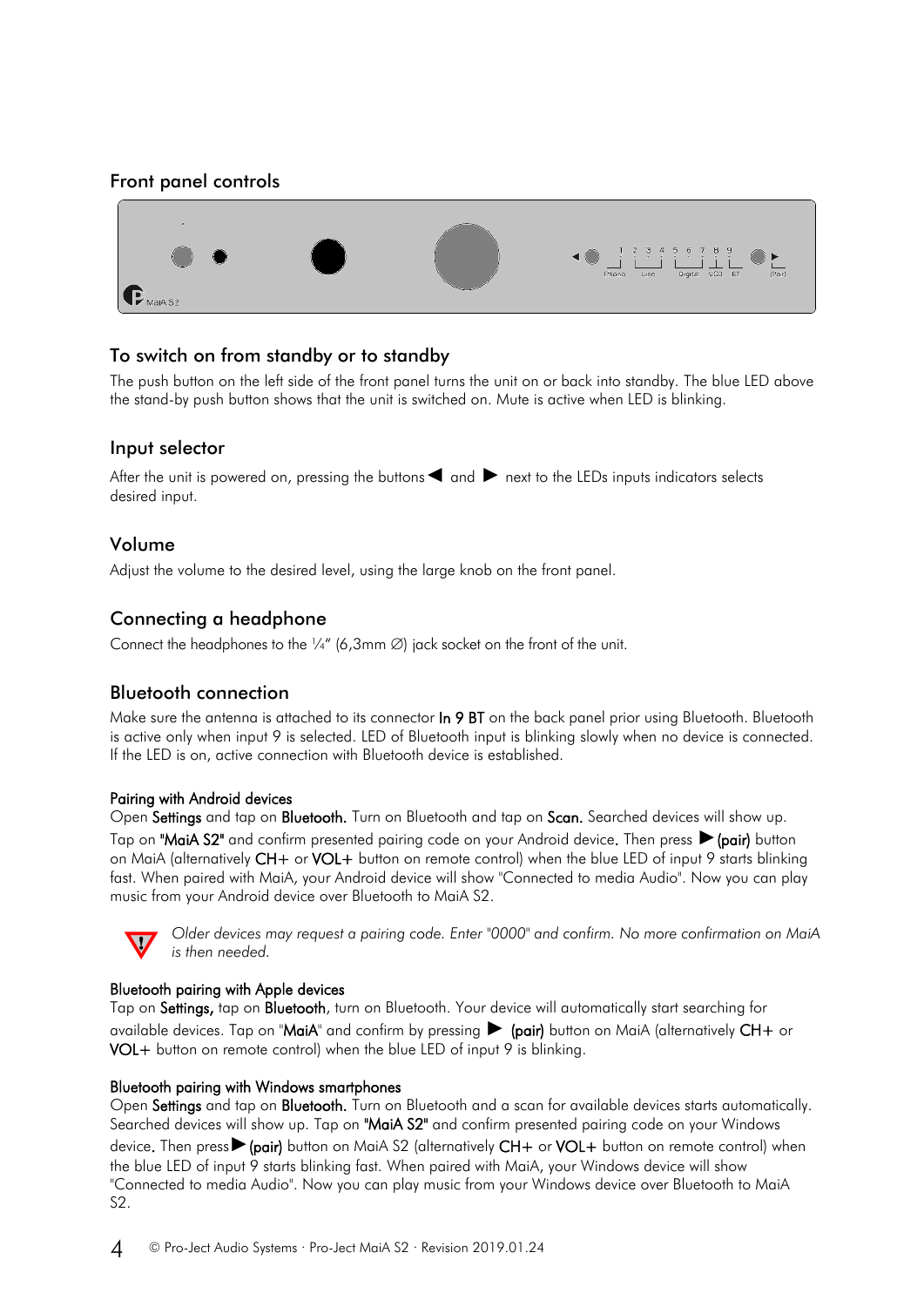

*MaiA S2 can store up to 8 Bluetooth devices. If the memory is full, new connections will automatically replace the oldest connection. A new connection is only possible if the LED of BT input is blinking slowly (it indicates that no device is connected).*

#### Remote control



turns the unit on or back into standby (long press), mute (short) VOL VOL and  $\bigcup$  adjust the sound volume CHand  $\bigvee$  select the inputs VOL+ and CH+ confirm Bluetooth pairing VOL- and CH- cancel Bluetooth pairing

# Replacing batteries

Proceed as follows:

(2)

- Unlock and slide open the battery case cover
- Replace the battery.
- Make sure the battery is the right way round ! Close the battery case cover

Battery type: 1 x CR2032 / 3V or 1 x CR2025 / 3V



*Do not dispose the batteries as ordinary domestic refuse. Please dispose your exhausted batteries at the appropriate collection sites - usually located at supermarkets and drugstores.*